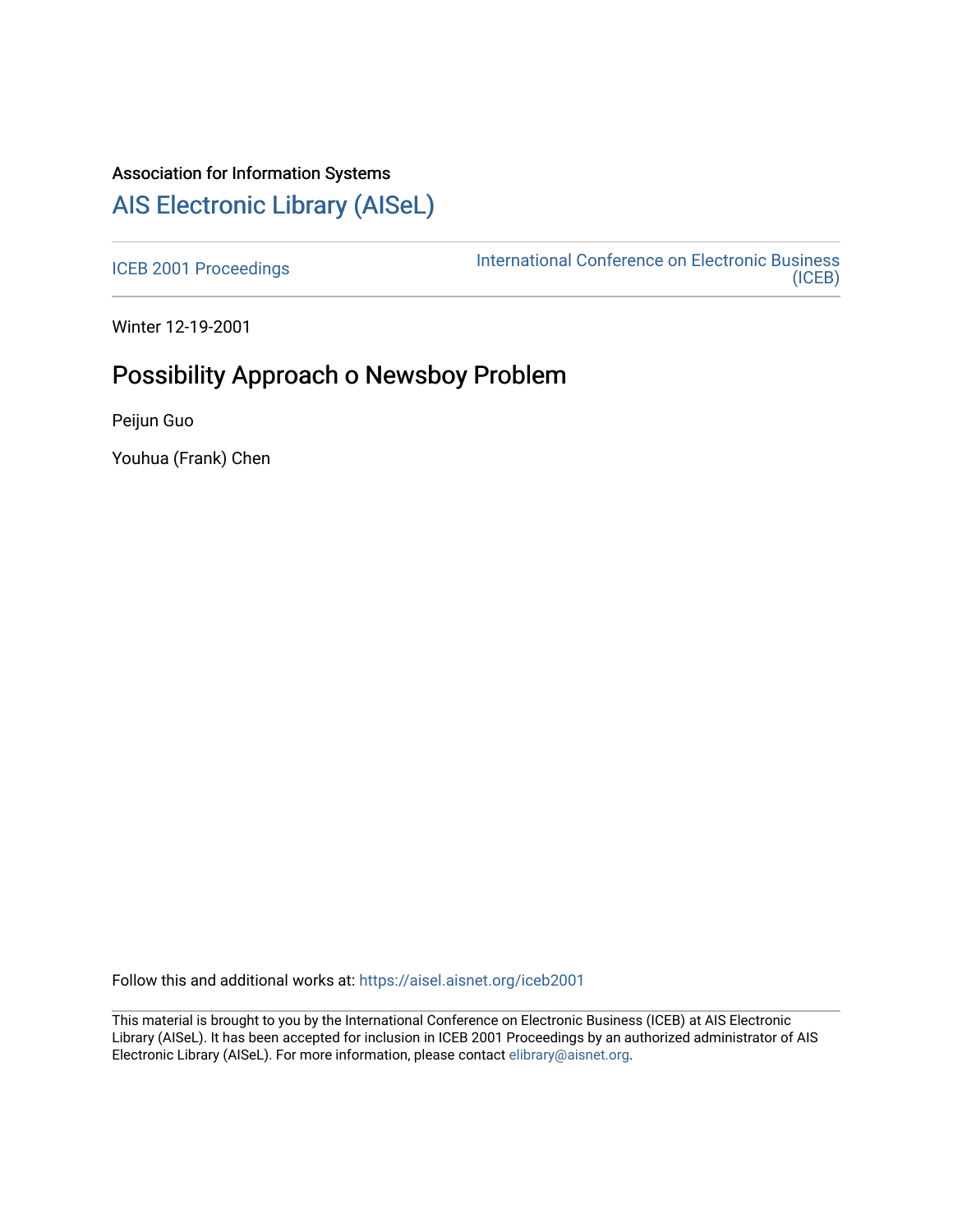### **POSSIBILITY APPROACH TO NEWSBOY PROBLEM**

Peijun Guo

Faculty of Economics, Kagawa University, Takamatsu, Kagawa 760-8523, Japan

guo@ec.kagawa-u.ac.jp

Youhua (Frank) Chen

Dept of System Engg & Engg Mgt, The Chinese Univ of Hong Kong, Shatin, NT, Hong Kong, China

yhchen@se.cuhk.edu.hk

### **1. ABSTRACT**

The newsboy problem, also known as news-vendor or the single-period problem is a well-known inventory management problem. Interest in such a problem has increased over the past 40 years partially because the increased dominance of service industrial for which newsboy problem is very applicable in both retailing and service organization. Also, the reduction in product life cycles makes newsboy problem more relevant. Many extensions have been made in last decade, such as different objects and utility function, different supplier pricing policies, different new-vendor pricing policies [2][3][4]. However, almost all of extensions have been made in the probabilistic framework, that is, the uncertainty of demand and supply is characterized by the probability distribution, and the objective function is used to maximizing the expected profit or probability measure of achieving a target profit. There are still some problems left. The one is for life-cycle short products, such as fashion goods, season presents, there is no data to be used for statistical analysis to predict the coming demand. The other is newsboy problem is a typical one-shoot decision problem so that maximizing the expected profit or probability measure seems less meaningful. It seems that possibility theory-based method is another alternative to deal with such kind of decision problem. In this paper the plausible information of demand is dharacterized by the possibility distribution and the optimal order is determined according to the possibilistic decision criteria.

### **2. POSSIBILITY THEORY**

Possibility theory has been proposed by Zadeh [6] and advanced by Dubois and Prade [1] as one of several formal mathematical systems to characterize and analyze the uncertainty in the real world. In the same way as probabilities can be interpreted in different ways (e.g., frequentist view and subjective view), possibility can be explained from several semantic aspects. First is the idea of feasibility, such as ease of achievement. Second is plausibility, referring to the propensity of events to occur. Third is logical consistency with available information. The last is the preference, referring to the willingness of agent to make a decision. Necessity is dually related to possibility with the relation that it is not possible that "not A" means A is necessary. A semantic analysis can be done parallel with possibility, referring belief, acceptance and priority. The decision analysis based on possibility theory has been researched in the papers [5].

Definition 1. Given a function

$$
\boldsymbol{p}:\Omega\to[0,1] \tag{1}
$$

if

$$
\sup_{x \in \Omega} p(x) = 1, \tag{2}
$$

then the function  $p(x)$  is called the possibility distribution. The possibility distribution characterizes the unique possibility and necessity measure via the following formulas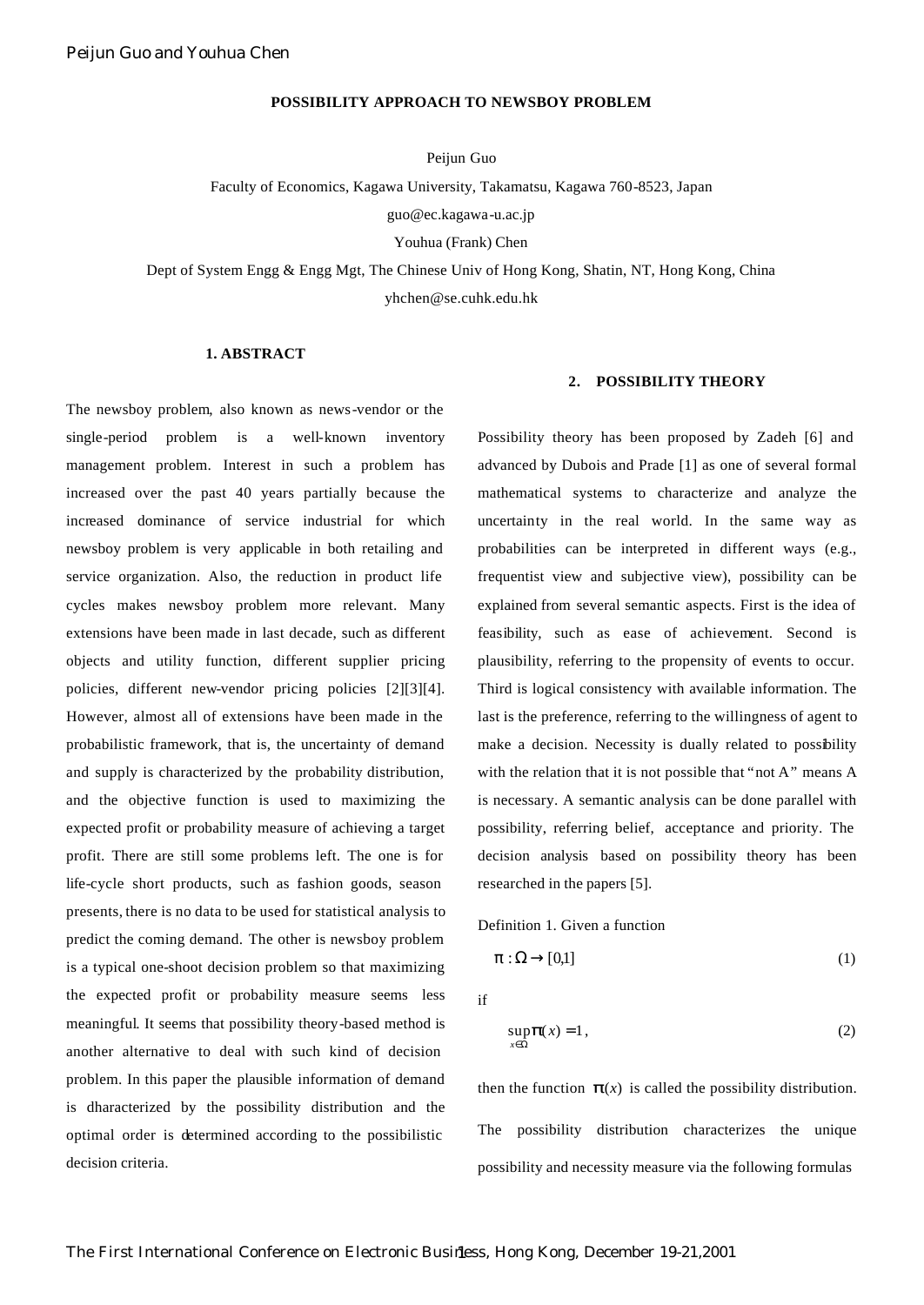$$
Pos(A) = \sup_{x \in A \subseteq \Omega} \mathbf{p}(x) ,
$$
 (3)

$$
Nec(A) = 1 - \sup_{x \in A^c \subseteq \Omega} p(x), \tag{4}
$$

$$
\boldsymbol{p}(x) = Pos(\lbrace x \rbrace) \quad x \in \Omega \; . \tag{5}
$$

The possibility theory-based decision approaches seem realistic and suitable for the cases that information is plausible and decision will not be repeated. The possibility distribution  $p(x)$  is used to characterize the plausible information of  $x \in S$  where *S* is the set of states. The function  $u(x, a)$  characterizes the utility obtained by taking the decision  $a \in A$  when the state is *x*, where *A* is a set of decision. The evaluation of the decision *a* can be made by the following criteria, provided that a commensurability assumption between plausibility and preference is made.

(I) The optimistic criterion

$$
v^*(a) = \sup_{x \in S} \min(\boldsymbol{p}(x), u(x, a))
$$
 (6)

where  $v^*(a)$  is the optimistic evaluation of the decision *a* .

(II) The pessimistic criterion

$$
v_*(a) = \inf_{x \in S} \max(1 - p(x), u(x, a)),
$$
 (7)

where  $v^*(a)$  is the pessimistic evaluation of the decision *a* .

The possibility theory-based optimal decision is the one, which makes  $v_*(a)$  or  $v^*(a)$  maximize, that is,

$$
a^* = \underset{a \in A}{\arg \max} \mathbf{n}^*(a) \quad \text{or} \quad a^* = \underset{a \in A}{\arg \max} \mathbf{n}_*(a) \,.
$$
 (8)

It is clear the possibility theory based-approach makes some decision to balance plausibility and satisfaction. The optimistic criterion will give a higher evaluation of some decision if this action can lead to a higher utility with a high possibility. On the other hand, the pessimistic criterion will give a lower evaluation of some action if this action can lead to a lower utility with a high possibility.

#### **3. NEWSBOY MODEL**

Consider a retailer who sells a short life cycle, or

single-period new product. The retailer orders *q* units before the season at the unit wholesale price *W*. Then demand *d* is observed, and the retailer sell units (limited by the supply *q*  and the demand *d*) at unit revenue *R* (*R*>*W*). Any excess units can be salvaged at the unit salvage value  $S<sub>o</sub>$ . Prior to the selling season, demand is uncertain. However the retailer can know plausible information of demand represented by a possibility distribution.

The profit function of the retailer is as follows

$$
r = R \min(d, q) + S_o (q - d)^+ - Wq , \qquad (9)
$$
  
where

$$
a^+ = \begin{cases} a \cdot a > 0 \\ 0 \cdot a \le 0 \end{cases}
$$

where  $q$  is a decision variable and  $d$  is governed by a possibility distribution  $p(d)$  given by experts to reflect plausible information on the demand.



Fig.1 Triangular possibility distribution

Suppose that the possibility distribution for demand is characterized by the following triangular function

$$
\boldsymbol{p}(d) = \begin{cases} 1 - \frac{d_c - d}{d_c - d_l} & ; & d < d_c \\ 1 & ; & d = d_c \\ 1 - \frac{d - d_c}{d_u - d_c} & ; & d > d_c \\ 0 & ; & otherwise \end{cases} \tag{10}
$$

This triangular possibility distribution is simply denoted as  $(d_i, d_c, d_u)_T$  and shown in Fig.1, where  $d_i$  and  $d_u$  are the lower and upper bounds of demand, respectively,  $d_c$  is the most possible amount of demand. Because the demand is inside the interval  $[d_1, d_u]$ , a reasonable supply also should lie inside this region. For the same supply *q*, the profit of